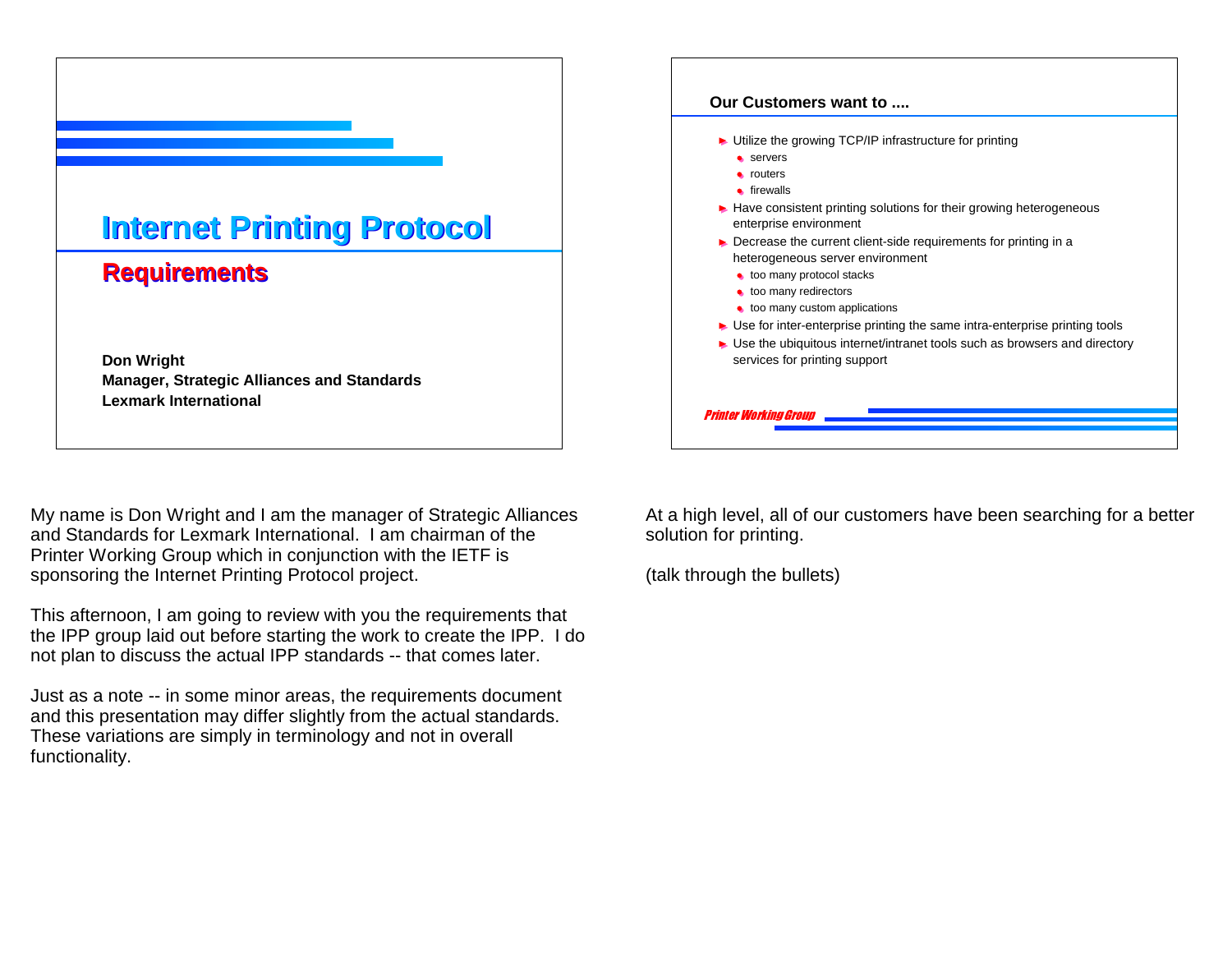

If we take the high level wants and needs that our customers have ask for, we can turn them into a set of technical requirement for an Internet Printing Protocol.

Don't be confused by the terminology: in all aspects, the resulting protocol must work on both the internet and an intranet. We simply call it an Internet Printing Protocol for simplicity rather than a more cumbersome "Internet and Intranet Printing Protocol."

(talk through the bullets)

| <b>IPP Requirements - Roles and Tasks</b>                                              |
|----------------------------------------------------------------------------------------|
| • Who would use an Internet Printing Protocol?                                         |
| $\blacktriangleright$ End-users<br>• Operators<br>$\blacktriangleright$ Administrators |
|                                                                                        |
| <b>Printer Working Group</b>                                                           |

Let's break down the requirements into a little more detail by examining the tasks that need to be performed.

First, we broke down the roles that humans would play in using IPP. Three classes of users (in the generic sense) emerged from this process:

- 1) End-users
- 2) Operators
- 3) Administrators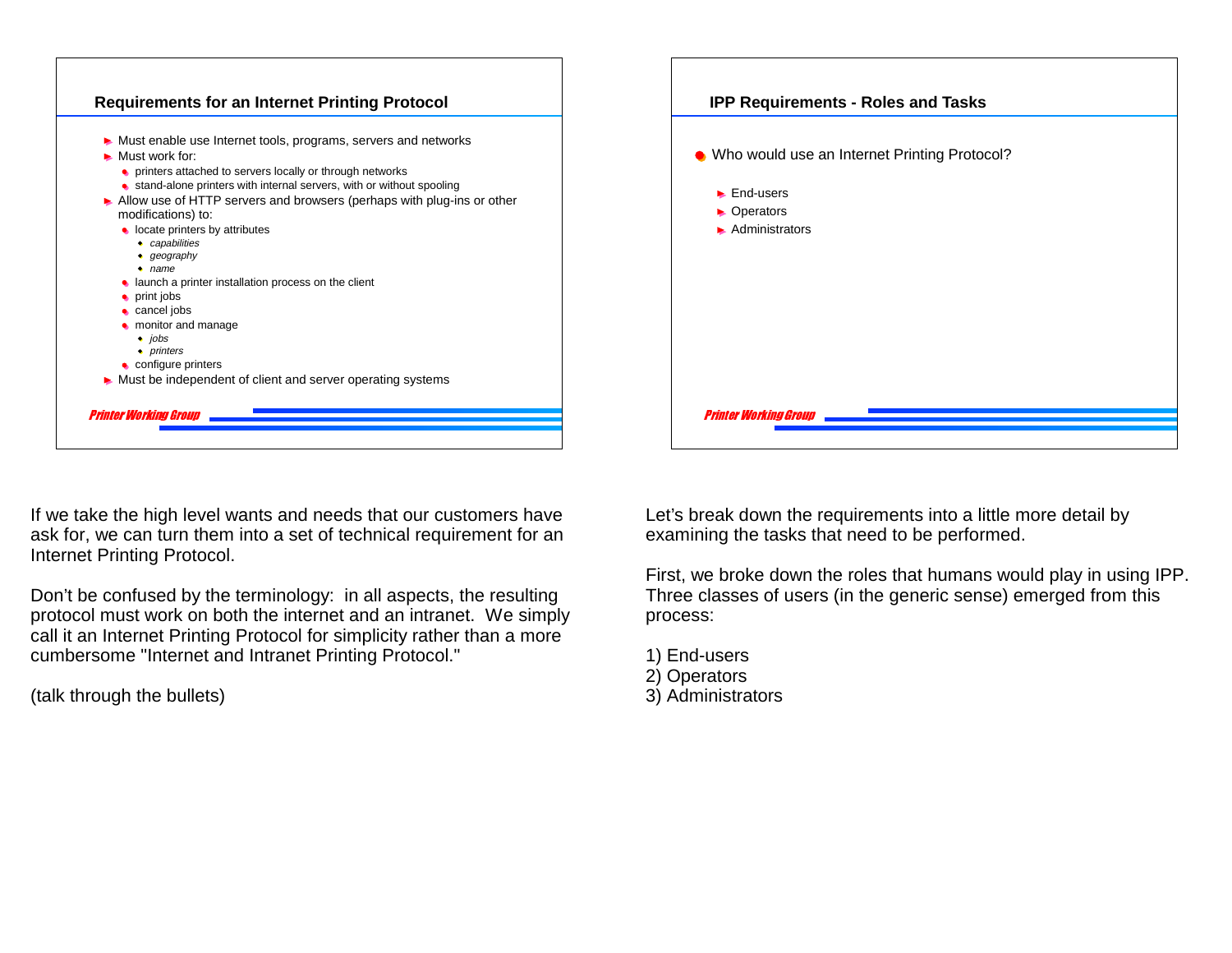

Now, what about an Operator?

And finally, an Administrator?

(talk through the operator bullets)

(talk through the administrator bullets)

First, let's examine what an end-user might want to do?

(talk through the bullets)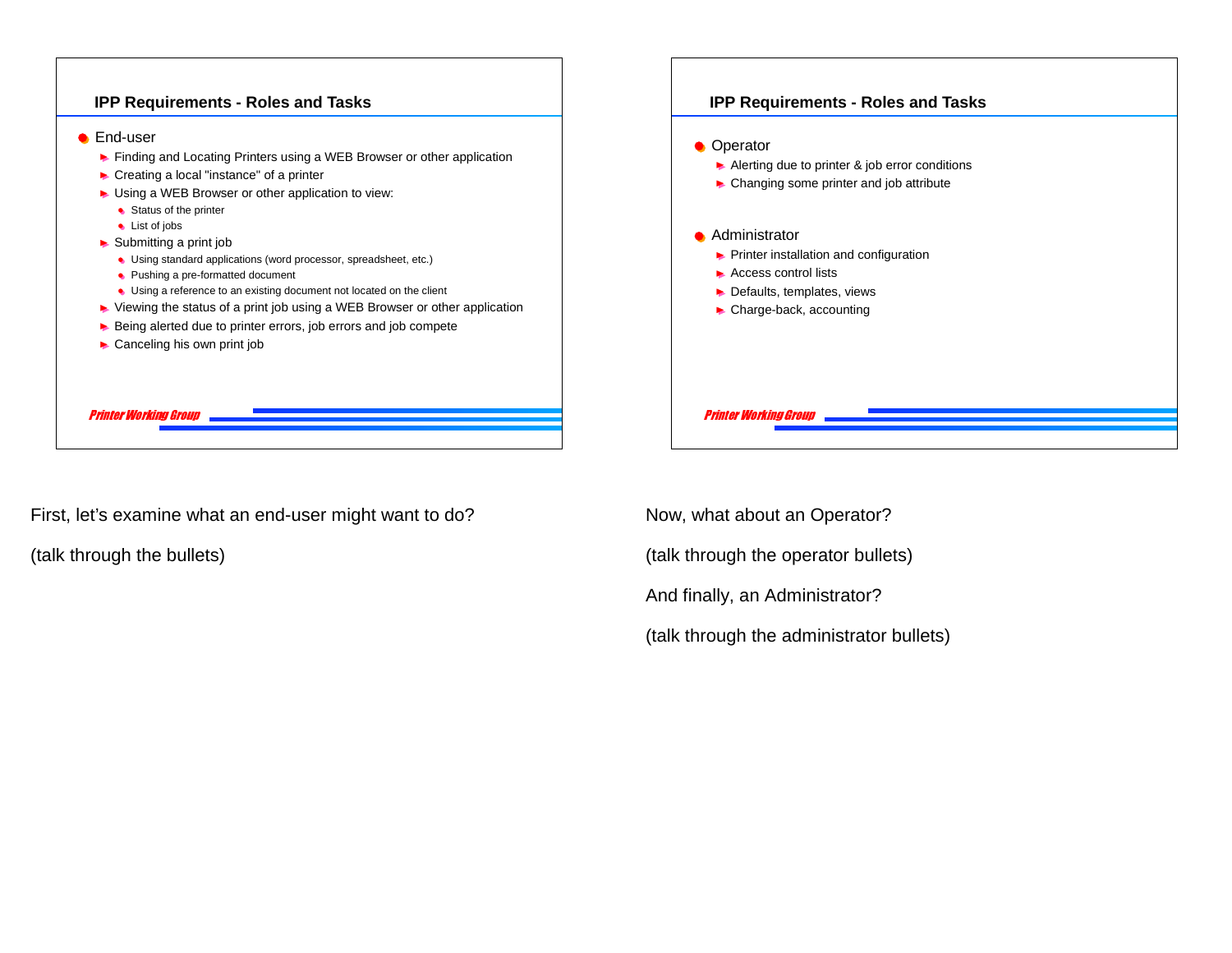

I mentioned earlier that end-users print in one of four basic ways:

1) Through an application

2) By pushing an existing file (whether locally created or retrieved from another system) from the client's system to the printer 3) By delivering to the printing system a reference to an existing file which is to be retrieved by the printing system and then printed.

Additionally, what are some examples of how existing tools such as browsers can be used as part of a complete internet printing system?



In this example, an user has created a printer object on his desktop (for the Windows environment) or some other means in another environment. The client is now able to use the standard applications and its printing process to submit the job through the Internet or an Intranet to a printer.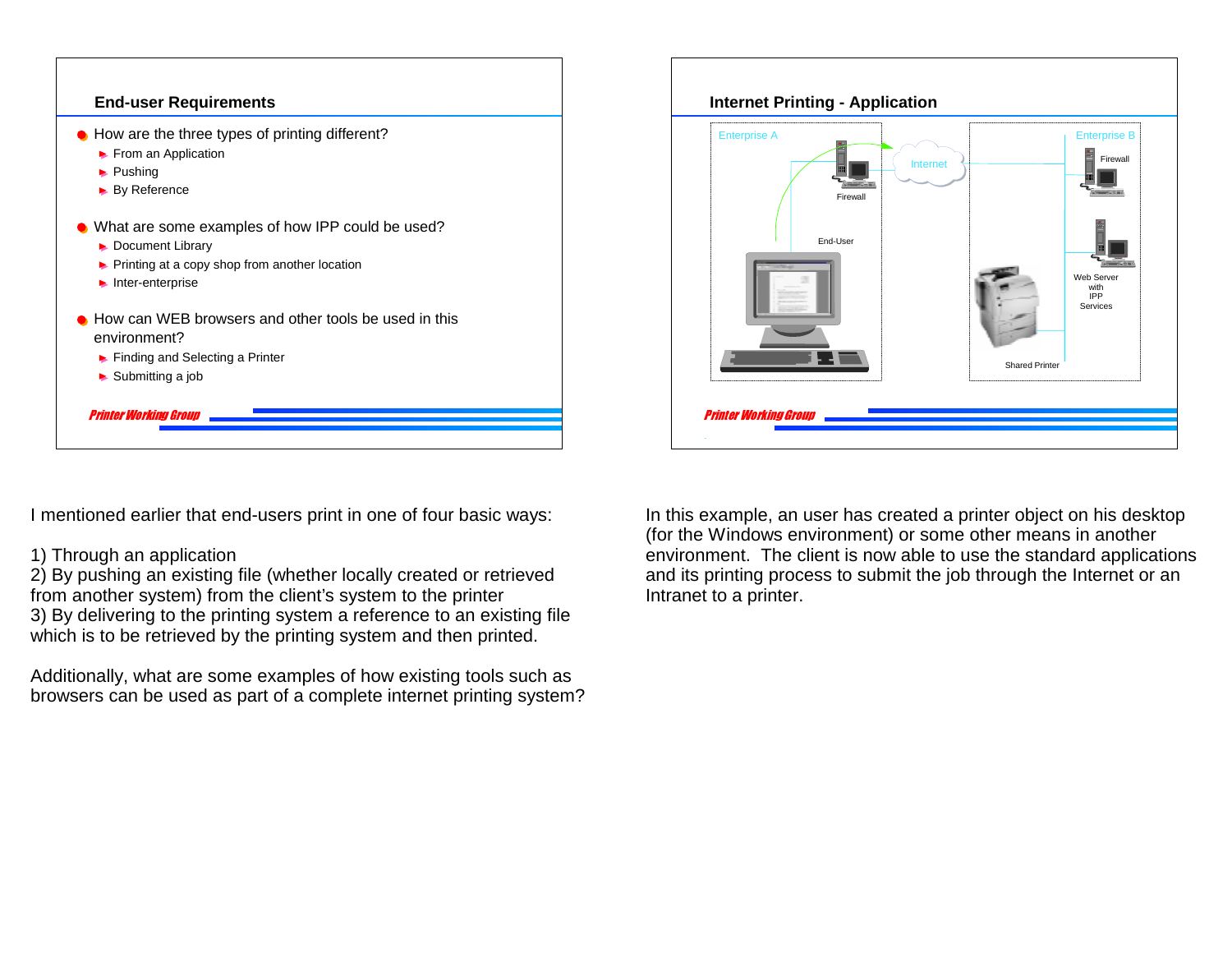

In this example, an user has created a print file on his system and then is able to use an IPP printing application (either a custom application, an operating system tool or command or perhaps a browser-based tool) to submit the job through the network to a remote printer.



In this example, an user has found a file on a remote system which he would like to print. Using an IPP printing application and a IPP server which supports "print-by-reference" he is able to point to the file and submit the job through the network to a remote printer. The remote IPP print server retrieves the file (which must be publicly available) and then prints it.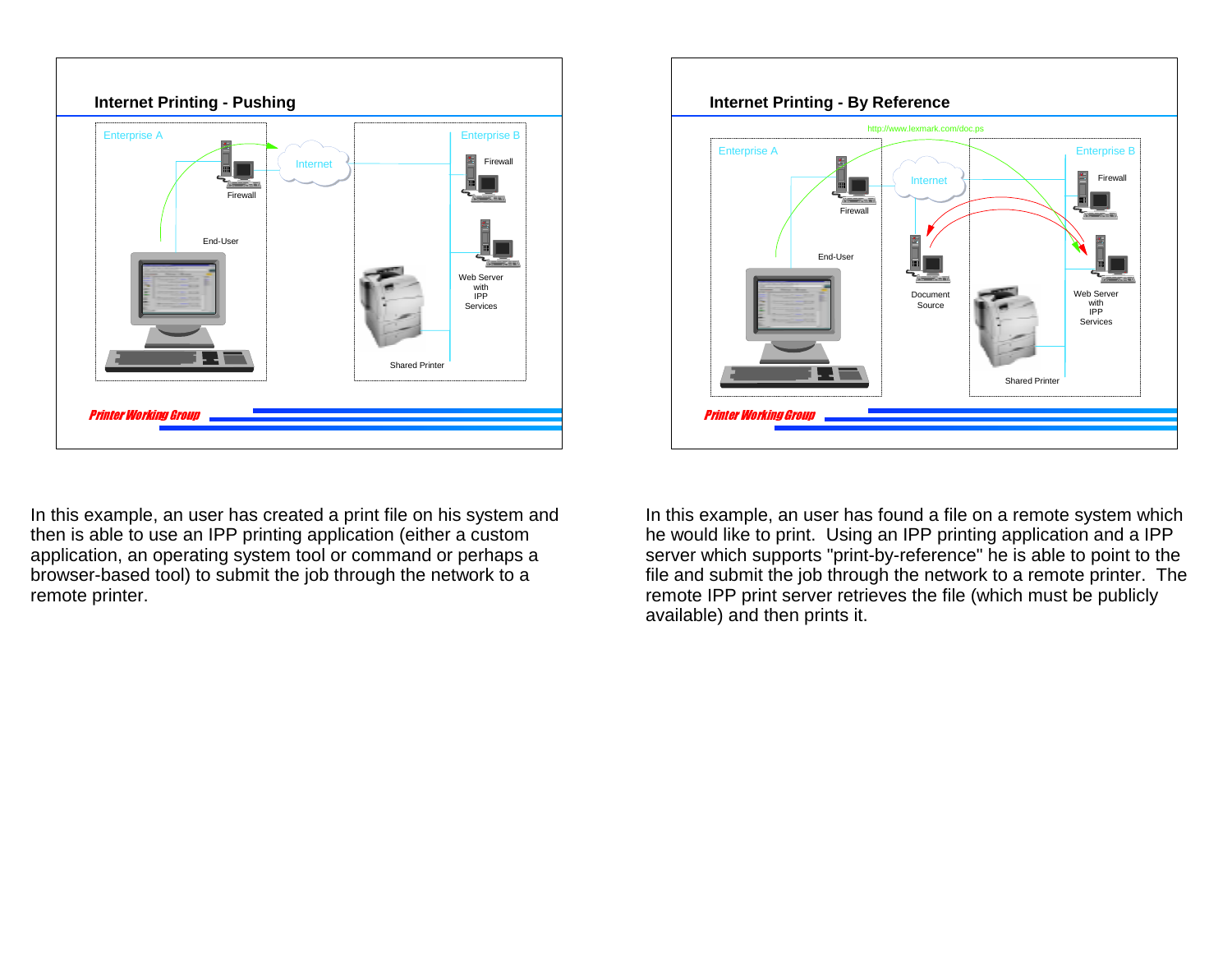



I have talked about the technical aspects of delivering a job to the printer from an application, pushing, pulling and by reference. Let's look at a couple of examples of how this turns into real-world applications of IPP.

In the first example (on the left) we can easily envision in a corporate environment we might have a documentation library. This library could contain corporate procedures, personnel manuals, insurance forms, purchase orders, etc. The corporate client could then go search for the document he or she is looking for and view it on line. The client could then submit the URI of the document to the IPP print server which would retrieve the document and print it for the client.

Using this same example, the client could fill in the form on line and submit the print job to a remote IPP printer at the destination location; for example submit a PO to the purchaing department.

In the example on the right, a student has prepared a paper. While the paper has been proofed in pieces and perhaps on in black and white the final version is submitted to a copy shop (something like

In this third example of how IPP can be used, we can envision sharing documents among enterprises with Internet connections.

Today it is very difficult for an author to distribute a document electronically to remote readers. Many times, the source or editable form of the document is sent via e-mail or posted on some ftp or WEB server. When the source is distribute, edits or changes can be made at the remote location causing a loss of control by the author. Additionally, in today's model. the intended readers must then be notified of the new document's availability and they must then go and retrieve it. Wouldn't it be easier if the author could distribute a document using the Internet just like FAX does today?

Using IPP, the author can print directly on the IPP enabled printers at each reader's location. The document in then available to the reader quickly, simply and with the high quality expected in today's business environment and if available on the remote printer, even finishing (stapling, punching, etc.) could be performed making the document ready for consumption almost instantly.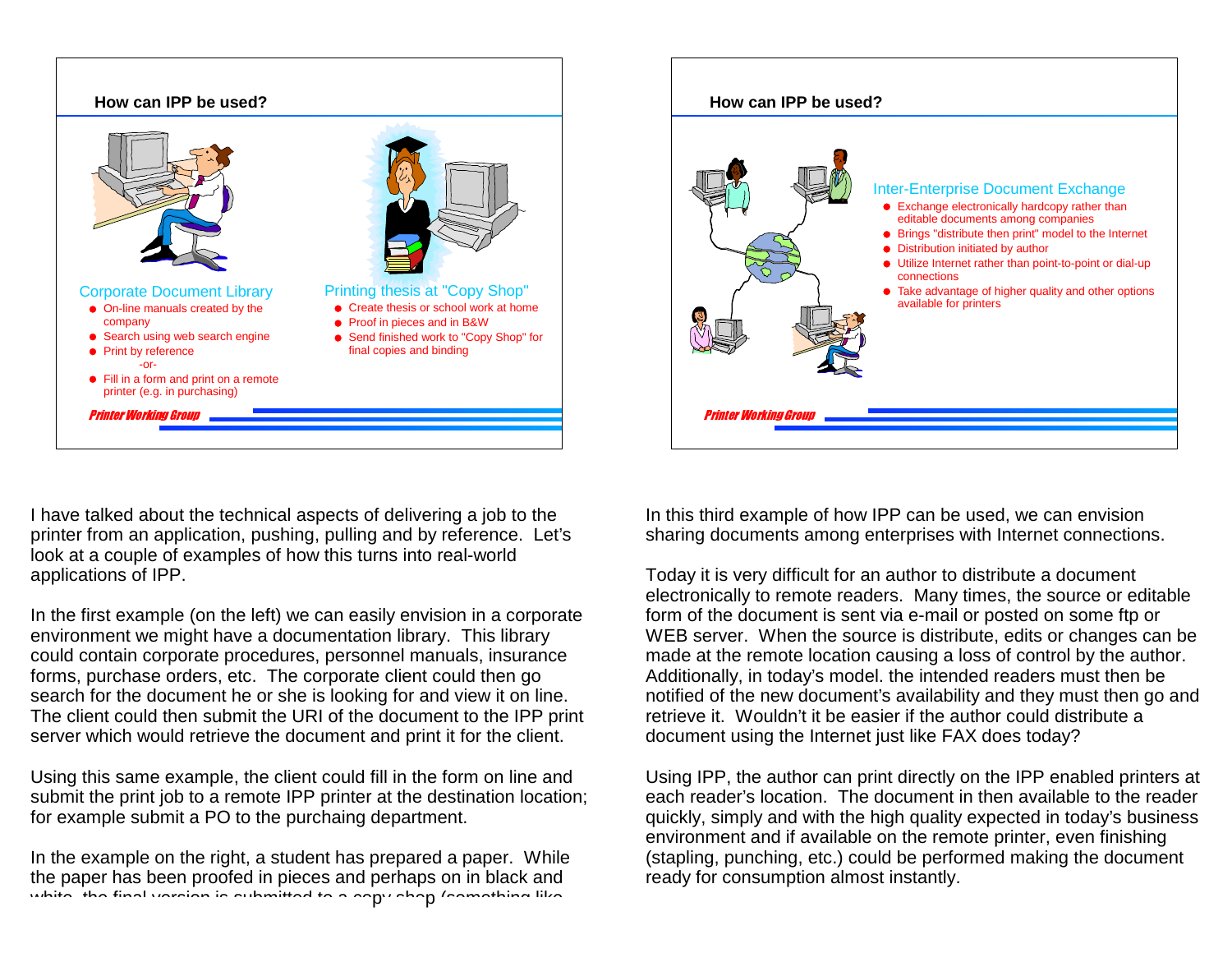

Now let's examine how WEB browsers can be used to enhance Internet/Intranet Printing. While this is not strictly a part of IPP, it demonstrates how IPP is envisioned to be a part of a complete printing system.

This example is one where a WEB administrator has installed a unique application or perhaps a custom WEB page to provide access to the printers installed in an enterprise. Alternatively, the administrator could create a directory of printers that could be queried by users looking for a specific device or a device with a specific set of capabilities.

While the IPP protocol does not need to define the appearance of these WEB pages or any other application that would provide this function, it does need to provide the capability to dynamically query an IPP printer and learn about it characteristics and capabilities.



Similar to the WEB Browser example of searching and locating a printer we just talked, this is an example of a WEB browser front-end that could be created and used to create a job ticket for a commercial printing environment for example in the thesis printing example I mentioned earlier. Again, this could be implemented as a stand-alone application but it could also be done with a browser on the client and appropriate CGI script, JAVA applets, etc. running to create this application.

The actual submission of the job would most likely occur outside of the browser but the creation of the job ticket, payments, etc. could be done through the browser.

It is not necessary for the IPP protocol to specify how this is done but to simply enable this functionality by specifying appropriate security means, etc.